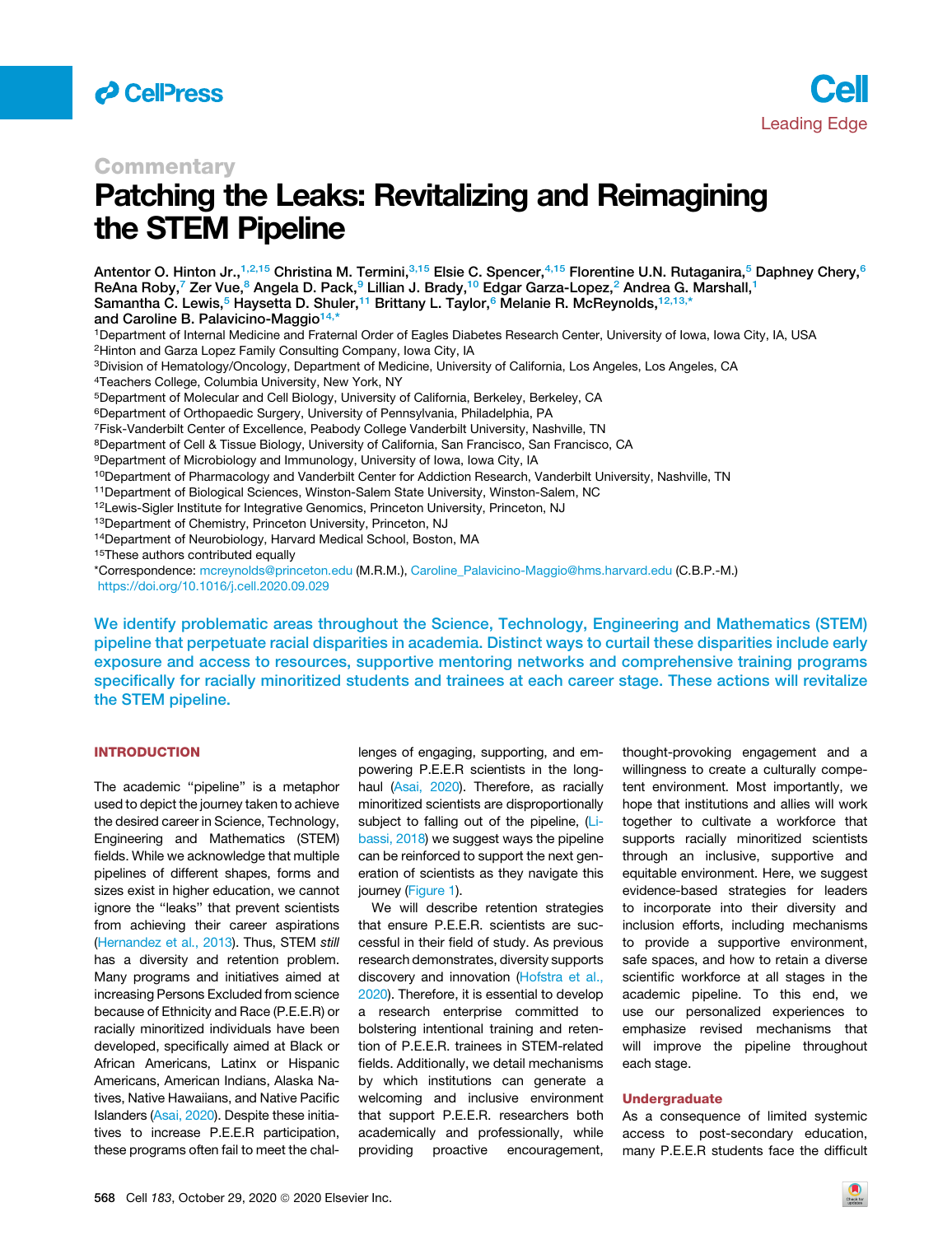<span id="page-1-0"></span>

#### Figure 1. Diagram of a Multidimensional Academic Pipeline

In the center, we show defined training stages within the academic pipeline moving from least experienced at the top (undergraduate) to most experienced at the bottom (faculty). We depict successful progression through the pipeline as black arrows transitioning from undergraduate to the optional post baccalaureate training phase, then to the doctorate, post doctorate, and ultimately faculty phase. On the left, we represent valuable experience-based training mechanisms that the scientists can draw from without exiting the pipeline. This continuous process of receiving experience-based training is depicted as an orange dotted arrow. On the right, we demonstrate reinforcing strategies that can support the transition of trainees from one stage to the next.

challenge of being the first individual in their family and community to attend college [\(Estrada et al., 2016](#page-7-4)). To overcome the disparity in experience and familial college counseling, it is essential for P.E.E.R students to become integrated into the academic community as early as possible. Data collected by the National Institute of General Medical Sciences and the Howard Hughes Medical Institute illustrates a significantly less robust undergraduate pipeline for P.E.E.R students compared to White students [\(Estrada et al., 2016](#page-7-4)). Therefore, to improve the P.E.E.R undergraduate pipeline, we recognize the need to identify and address the barriers and failures at an institutional level. We propose several

feasible solutions to enhance the STEM pipeline.

Early exposure and research training for minoritized students are key components to fuel the pipeline ([Hernandez et al.,](#page-7-0) [2013](#page-7-0)). Internships provide an opportunity for intensive exploration and mentorship outside of the classroom [\(Lane, 2016](#page-7-5)). Typically, undergraduates have access to summer research internships through selective programs, which are often conducted away from their home institution (i.e., externships) and are supported by both private and government funds ([Table](#page-2-0) [1](#page-2-0)). Externships provide critical opportunities for P.E.E.Rs to improve their toolkit before entering graduate school. However, externships should not be the



only opportunity for enriching STEM experiences outside the classroom. For example, P.E.E.R undergraduates should be encouraged to conduct research at their home institution (or institutional allies) during the academic year as well, and there are programs to support this [\(Table 1\)](#page-2-0). While it is common practice to offer undergraduates research positions for course credit, paid research opportunities, such as through federal Work-Study programs in the U.S.A., should be provided as well to ensure programmatic reach to P.E.E.R.s who may otherwise seek non-STEM employment due to socioeconomic status. In addition, opportunities to present research conducted via internships or externships at conferences ([Table 2](#page-4-0)) provides students exposure to other research institutions as well as experience communicating scientific research to a broad audience, which are an essential skills for success in applying to graduate school.

Strong mentoring relationships are needed for P.E.E.R.s because imposter syndrome and limited knowledge regarding the optimal strategies for acquiring extracurricular experiences of academic value (e.g., internships, coops), can prevent students from leaving the proverbial sink basin and truly entering the academic pipeline. However, classroom-focused approaches to identifying mentors have limited success due to the lack of time/priority and the potential lack of suitable mentors within the home institution. As such, it is advantageous for undergrads to identify mentors outside of their immediate educators, including both within and outside their home institutions ([Jones-](#page-7-6)[London, 2020\)](#page-7-6). Developing a network of mentors, particularly with shared cultural identities and practices, encourages students to self-identify with a position of excellence and can reduce feelings of inadequacy and disconnection from the academic community ([Bryson, 2020\)](#page-7-7). One mechanism undergraduates may use to increase the diversity of mentors within their network is to take advantage of formalized mentoring programs ([Table 2\)](#page-4-0). Another method is to attend national and international professional meetings, such as the Society for Neuroscience and enroll in their Neuroscience Scholars mentoring network program. Programs such as these allow students to meet researchers from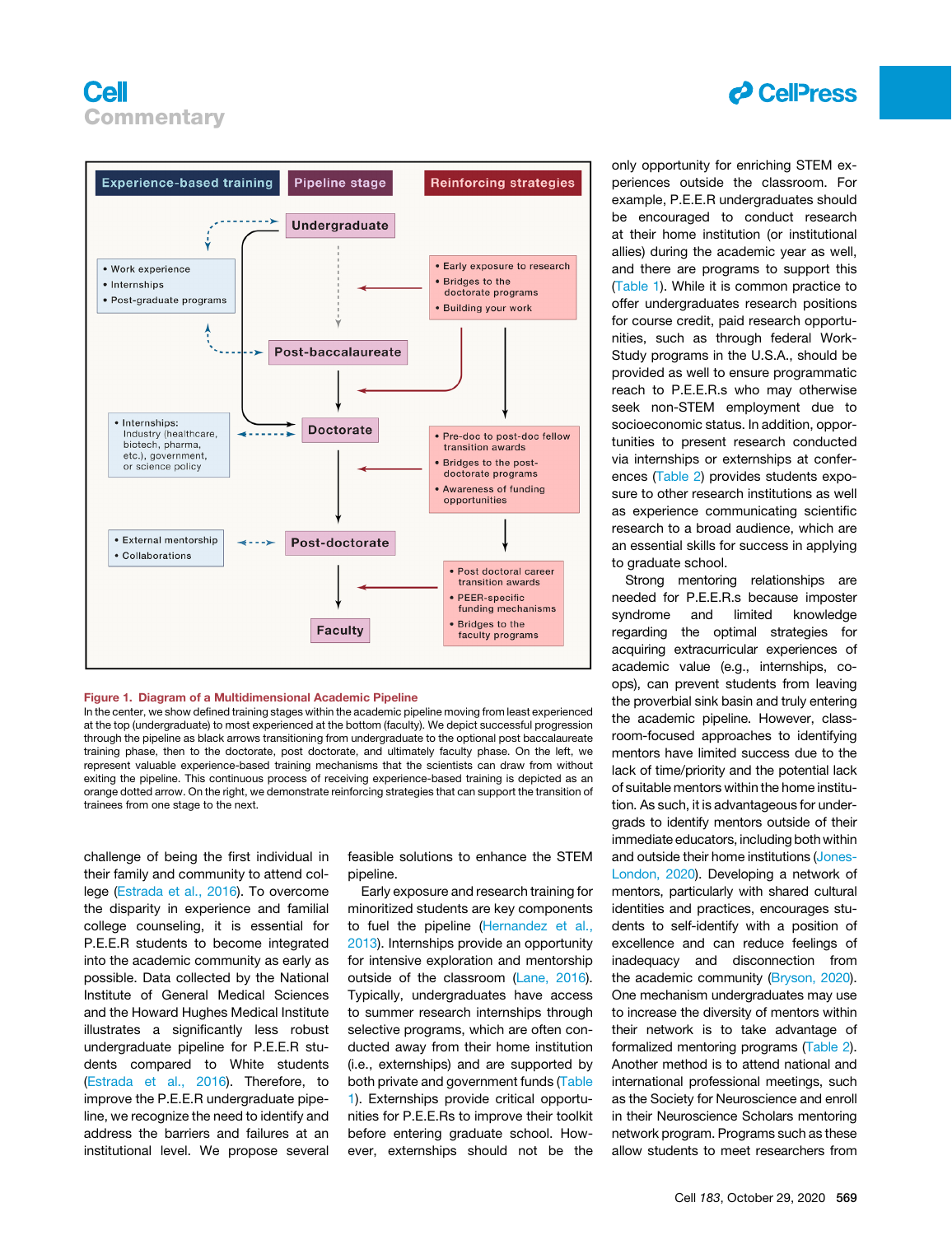

<span id="page-2-0"></span>

| Table 1. Resources for P.E.E.R Trainees in the STEM Pipeline                                                                                      |                                                                                                 |  |
|---------------------------------------------------------------------------------------------------------------------------------------------------|-------------------------------------------------------------------------------------------------|--|
| <b>Support Programs</b>                                                                                                                           | Links                                                                                           |  |
| Undergraduate                                                                                                                                     |                                                                                                 |  |
| <sup>a</sup> NIH T34: Bridges to the Baccalaureate Research Training Program                                                                      | https://www.nigms.nih.gov/research/mechanisms/<br>pages/bridgesbaccalaureate.aspx               |  |
| Summer Research Opportunities Program (SROP)                                                                                                      | https://www.btaa.org/resources-for/students/<br>srop/introduction                               |  |
| Research Experiences for Undergraduates (REU)                                                                                                     | https://www.nsf.gov/crssprgm/reu/reu_search.cfm                                                 |  |
| Amgen Scholars Program at <sup>a</sup> NIH (Amgen)                                                                                                | https://www.training.nih.gov/amgenscholars                                                      |  |
| Summer Undergraduate Research Fellowship (SURF)                                                                                                   | https://www.nist.gov/surf                                                                       |  |
| Summer Research Early Identification Program (SR-EIP)                                                                                             | https://www.theleadershipalliance.org/<br>programs/summer-research                              |  |
| Alliances for Graduate Education and the Professoriate (AGEP)                                                                                     | https://www.nsf.gov/funding/pgm_<br>summ.jsp?pims_id=5474                                       |  |
| Maximizing Access to Research Careers Undergraduate<br>Student Training in Academic Research (MARC)                                               | https://www.nigms.nih.gov/training/marc/<br>pages/ustarawards.aspx                              |  |
| Research Training Initiative for Student Enhancement (U-RISE)                                                                                     | https://www.nigms.nih.gov/training/RISE/                                                        |  |
| <sup>a</sup> NASA: Minority University Research and Education Project (MUREP)                                                                     | https://www.nasa.gov/stem/murep/about/index.html                                                |  |
| Ronald E. McNair Achievement Program (McNair)                                                                                                     | https://mcnairscholars.com                                                                      |  |
| Post-graduate                                                                                                                                     |                                                                                                 |  |
| <sup>a</sup> NIH T32: Bridges to the Doctorate Programs                                                                                           | https://www.nigms.nih.gov/research/mechanisms/<br>pages/bridgesdoctoral.aspx                    |  |
| NIH R25: Postbaccalaureate Research Education Program (PREP)                                                                                      | https://www.nigms.nih.gov/training/PREP                                                         |  |
| <sup>a</sup> NSF: Louis Stokes Alliances for Minority Participation<br>(LSAMP) Bridge to the Doctorate (BD)                                       | https://www.nsf.gov/funding/pgm_<br>summ.jsp?pims_id=13646                                      |  |
| <sup>a</sup> NIH Postbaccalaureate Intramural Research Training Award (CRTA,<br>Cancer Research Training Award, in the National Cancer Institute) | https://www.training.nih.gov/programs/postbac_irta                                              |  |
| Research Training Initiative for Student Enhancement (G-RISE)                                                                                     | https://www.nigms.nih.gov/training/RISE/<br>Pages/G-RISE-T32.aspx                               |  |
| Graduate School                                                                                                                                   |                                                                                                 |  |
| <sup>a</sup> NIH T32: Initiative for Maximizing Student Development (IMSD) Program                                                                | https://www.nigms.nih.gov/training/IMSD                                                         |  |
| Alfred P. Sloan Graduate Scholarship and Minority PhD Programs                                                                                    | http://sloanphds.org                                                                            |  |
| Scientist Mentoring & Diversity Program (SMDP)                                                                                                    | http://smdp.icpdprograms.org/                                                                   |  |
| American Association for the Advancement of Science (AAAS)<br>Science & Technology Policy Fellowships                                             | https://www.aaas.org/programs/science-<br>technology-policy-fellowships                         |  |
| Porter Physiology Development Fellowship                                                                                                          | https://www.physiology.org/professional-<br>development/awards/trainees/porter_fellowship?SSO=Y |  |
| Howard Hughes Medical Institute (HHMI) Gilliam Fellowships                                                                                        | https://www.hhmi.org/science-education/<br>programs/gilliam-fellowships-advanced-study          |  |
| High Energy Physics Center for Computational Excellence: Graduate<br>Student Summer Internship Program (HEP-CCE)                                  | https://hepcce.org/?page_id=2630                                                                |  |
| Department of Energy Computational Science<br>Graduate Fellowship (DOE CSGF)                                                                      | https://internships.fnal.gov/csgf/                                                              |  |
| <sup>a</sup> NIH Blueprint D-SPAN Award (F99/K00)                                                                                                 | https://neuroscienceblueprint.nih.gov/nih-<br>blueprint-d-span-award-f99k00                     |  |
| Graduate Fellowships in Engineering and Science (GEM)                                                                                             | https://internships.fnal.gov/graduate-fellowships-<br>in-engineering-and-science-gem/           |  |
| Ruth L. Kirschstein Individual Predoctoral National Research Service<br>Award (NRSA) for MD/PhD and other Dual Degree Fellowships (F30)           | https://researchtraining.nih.gov/programs/<br>research-education/F30                            |  |
| Ruth L. Kirschstein National Research Service Award Individual<br>Predoctoral Fellowship to Promote Diversity in<br>Health-Related Research (F31) | https://researchtraining.nih.gov/programs/<br>fellowships/F31#                                  |  |

(*Continued on next page*)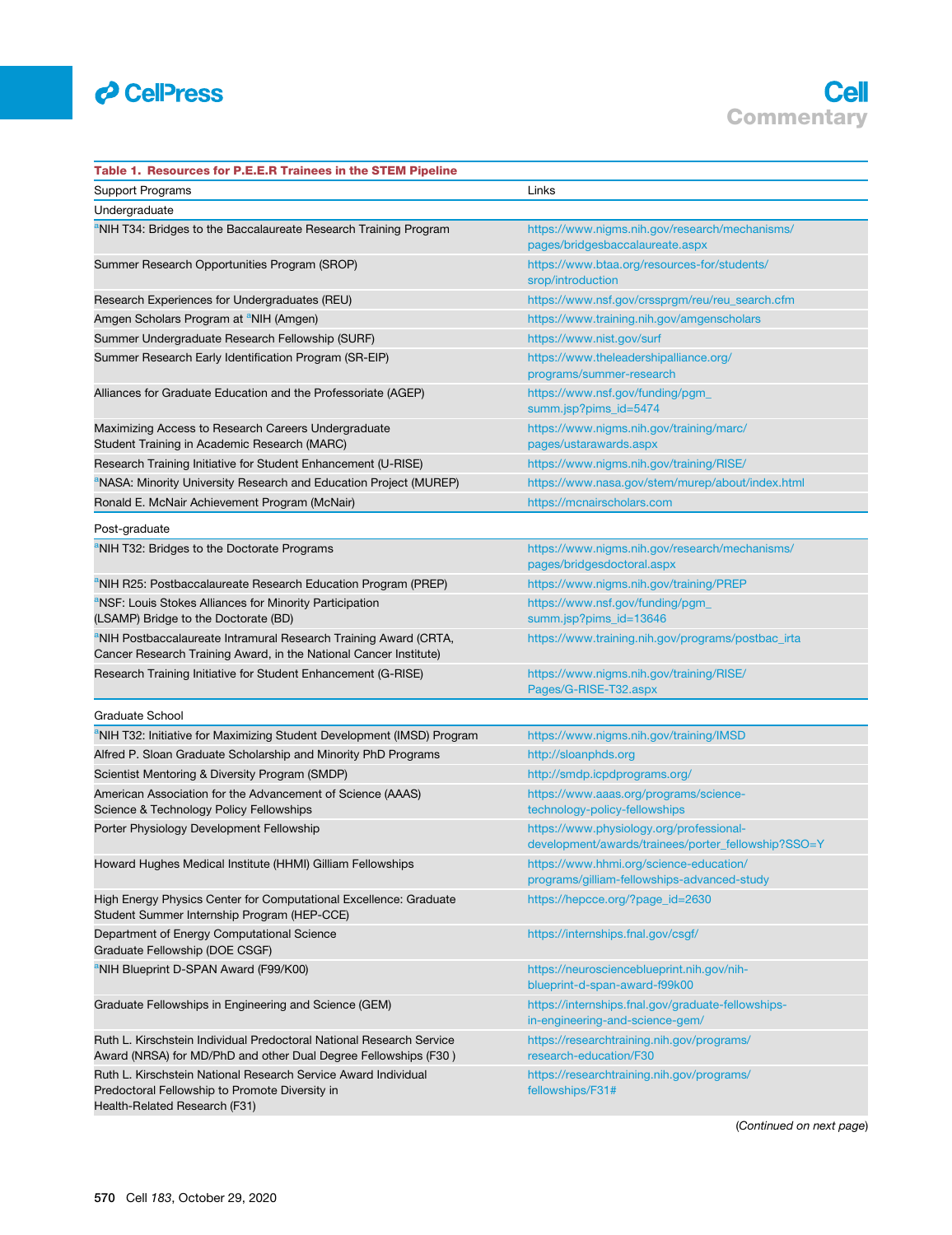

| <b>Table 1. Continued</b>                                                                                                                |                                                                                                                   |  |
|------------------------------------------------------------------------------------------------------------------------------------------|-------------------------------------------------------------------------------------------------------------------|--|
| Support Programs                                                                                                                         | Links                                                                                                             |  |
| Research Dissertation Grant to Enhance Workforce Diversity (R36)                                                                         | https://researchtraining.nih.gov/programs/<br>research-education/r36                                              |  |
| Postdoctoral                                                                                                                             |                                                                                                                   |  |
| Institutional Kirschstein-NRSA training program (T32)                                                                                    | https://researchtraining.nih.gov/programs/<br>training-grants/T32                                                 |  |
| Ruth L. Kirschstein National Research Service Award (NRSA)<br>Individual Postdoctoral Fellowship (F32)                                   | https://researchtraining.nih.gov/programs/fellowships/f32                                                         |  |
| Association of Schools and Programs of Public Health/ <sup>a</sup> EPA<br>Environmental Health Fellowship Program                        | https://www.aspph.org/study/fellowships-and-internships/<br>aspphepa-environmental-health-fellowship-program/     |  |
| Grass Fellowships at the Marine Biological Laboratory                                                                                    | https://www.mbl.edu/research/grass-foundation/fellowships/                                                        |  |
| Howard Hughes Medical Institute (HHMI)<br>Hanna Gray Fellows Program                                                                     | https://www.hhmi.org/programs/hanna-h-gray-<br>fellows-program                                                    |  |
| E.E. Just Life Science Fellowship                                                                                                        | https://scholarships.uncf.org/Program/Details/f96d339f-<br>6854-4c5f-ac72-e9721eba5001                            |  |
| Burroughs Wellcome Fund Postdoctoral Enrichment Program                                                                                  | https://www.bwfund.org/grant-programs/diversity-<br>science/postdoctoral-enrichment-program                       |  |
| Institutional Research and Academic Career<br>Development Awards (IRACDA) (K12)                                                          | https://grants.nih.gov/grants/guide/pa-files/<br>PAR-19-366.html                                                  |  |
| Career Transition Award (K22)                                                                                                            | https://researchtraining.nih.gov/programs/<br>career-development/k22                                              |  |
| <b>MOSAIC Postdoctoral Career Transition Award to</b><br>Promote Diversity (K99/R00)                                                     | https://www.nigms.nih.gov/training/careerdev/<br>Pages/MOSAIC.aspx                                                |  |
| Ford Senior Postdoctoral Fellowship                                                                                                      | https://sites.nationalacademies.org/pga/<br>fordfellowships/pga_171940                                            |  |
| Mentored Research Scientist Career Development Award (K01)                                                                               | https://researchtraining.nih.gov/programs/<br>career-development/k01#                                             |  |
| Research Supplements to Promote Re-Entry<br>into Biomedical and Behavioral Research Careers<br>(Admin Supp - Clinical Trial Not Allowed) | https://orwh.od.nih.gov/career-development-education/re-<br>entry-biomedical-research-careers                     |  |
| All Stages                                                                                                                               |                                                                                                                   |  |
| Research Supplements to existing <sup>a</sup> NIH grants to<br>Promote Diversity in Research                                             | https://www.nigms.nih.gov/research-training/<br>research-training-grant-programs/high-school-programs             |  |
| Minority Health and Health Disparities Research<br>Training Program (MHRT)                                                               | https://www.nimhd.nih.gov/programs/extramural/domestic-<br>international-research-training.html                   |  |
| <sup>a</sup> CDC Short- and Long-term Fellowships                                                                                        | https://www.cdc.gov/fellowships/short-term/index.html and<br>https://www.cdc.gov/fellowships/full-time/index.html |  |
| Oak Ridge Institute for Science and Education<br>(ORISE) Fellowships by <sup>a</sup> DOD and <sup>a</sup> FDA                            | https://orise.orau.gov and https://orise.orau.gov/fda/current-<br>research-opportunities.html                     |  |

<span id="page-3-0"></span>a<br>United States Government Institutions: Centers for Disease Control and Prevention (CDC), Department of Defense (DOD), Department of Energy (DOE), Environmental Protection Agency (EPA), Food and Drug Administration (FDA), National Aeronautics and Space Administration (NASA), National Science Foundation (NSF) and National Institute of Health (NIH).

other institutions that they may adopt as mentors.

#### Post-Graduate

Early exposure to scientific research is key to P.E.E.R. training success; however, for many student populations resources are the limiting factor. The postgraduate phase is a key transition within the pipeline and an opportunity for underserved minoritized students to gain the

toolkit needed to tackle graduate education successfully including both scientific and communication skills. An array of post-graduate experiences including but not limited to the traditional Master's degree route and the umbrella of NIHfunded Bridges and Postbaccalaureate programs [\(Table 1](#page-2-0)), serve as gateways into the PhD curriculum. These initiatives are meant to provide recent undergraduates from minoritized groups in STEM-

related fields a 12- to 24-month regimen of highly structured and customized career plan development. The focal points are activities, seminars, coursework, exam preparation and laboratory research experiences to enhance the participants' qualifications and preparation for graduate school.

However, postbaccalaureate programs are not all equally structured with the same ideology to train P.E.E.R scientists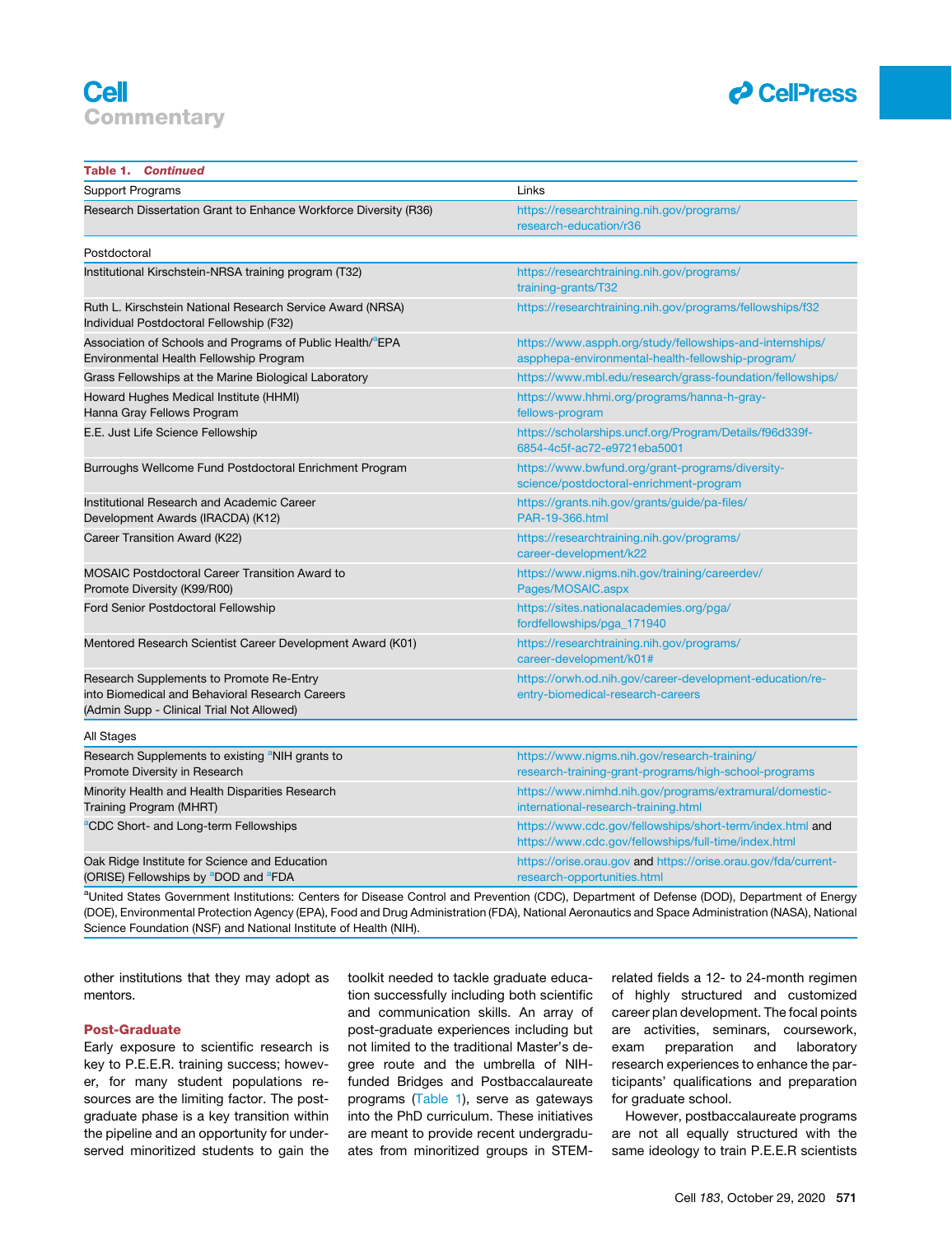

<span id="page-4-0"></span>

| Table 2. Professional Conferences and Mentoring Networks for P.E.E.R scholars.                               |                                                                                         |
|--------------------------------------------------------------------------------------------------------------|-----------------------------------------------------------------------------------------|
| Organizations                                                                                                | Links                                                                                   |
| <b>Professional Conferences</b>                                                                              |                                                                                         |
| American Indian Science and Engineering Society (AISES)                                                      | https://conference.aises.org/about                                                      |
| American Physical Society (APS)                                                                              | https://www.aps.org/programs/minorities/                                                |
| American Society for Biochemistry and Molecular Biology (ASBMB)                                              | https://www.asbmb.org                                                                   |
| American Society for Cell Biology (ASCB)                                                                     | https://www.ascb.org                                                                    |
| Annual Biomedical Research Conference for Minority Students (ABRCMS)                                         | https://www.abrcms.org                                                                  |
| Association of American Medical Colleges (AAMC)                                                              | https://www.aamc.org                                                                    |
| Biomedical Science Careers Program (BSCP)                                                                    | https://www.bscp.org                                                                    |
| Experimental Biology (EB)                                                                                    | https://experimentalbiology.org/2021/home.aspx                                          |
| Gordon Research Conferences (GRC)                                                                            | https://www.grc.org                                                                     |
| Institute on Teaching and Mentoring Annual Conference                                                        | https://instituteonteachingandmentoring.org/                                            |
| <b>Minority Postdoc Conference</b>                                                                           | https://www.minoritypostdoc.org                                                         |
| National Association of Mathematicians (NAM)                                                                 | https://www.nam-math.org                                                                |
| National Association of Medical Minority Educators (NAMME)                                                   | https://nammenational.org                                                               |
| National Conferences on Undergraduate Research (NCUR)                                                        | https://www.cur.org/what/events/students/ncur/                                          |
| National Organization for the Professional Advancement of Black Chemists<br>and Chemical Engineers (NOBCChE) | https://www.nobcche.org                                                                 |
| National Society of Black Engineers (NSBE)                                                                   | https://nsbe.org/home.aspx                                                              |
| National Society of Black Physicists (NSBP)                                                                  | https://www.nsbp.org                                                                    |
| Society for Advancement of Chicanos/Hispanics & Native Americans<br>in Science (SACNAS)                      | https://www.sacnas.org                                                                  |
| Society for Neuroscience (SFN)                                                                               | https://www.sfn.org                                                                     |
| Society of Black Academic Surgeons (SBAS)                                                                    | https://www.sbas.net                                                                    |
| Society of Hispanic Professional Engineers (SHPE)                                                            | https://www.shpe.org                                                                    |
| <b>Mentoring Networks</b>                                                                                    |                                                                                         |
| Advancing Minorities' Interest in Engineering (AMIE)                                                         | https://www.amiepartnerships.org                                                        |
| American Association of Blacks in Energy (AABE)                                                              | https://www.aabe.org                                                                    |
| Association of American Indian Physicians (AAIP)                                                             | https://www.aaip.org                                                                    |
| Blacks In Technology (BIT)                                                                                   | https://www.blacksintechnology.net                                                      |
| Minorities in Agriculture, Natural Resources & Related Sciences (MANRRS)                                     | https://www.manrrs.org                                                                  |
| National Action Council Minorities in Engineering (NACME)                                                    | https://www.nacme.org                                                                   |
| National Association of Black Geologists and Geophysicists (NABGG)                                           | http://www.nabg-us.org                                                                  |
| National Hispanic Health Foundation (NHHF)                                                                   | https://www.nhmafoundation.org                                                          |
| National Hispanic Science Network (NHAN)                                                                     | https://www.the-nhsn.org                                                                |
| National Institute of Health's National Research Mentoring Network (NRMN)                                    | https://nrmnet.net/about-nrmn-2/                                                        |
| Neuroscience Scholars Program (NSP)                                                                          | https://www.sfn.org/initiatives/diversity-initiatives/<br>neuroscience-scholars-program |
| Sloan Scholars Mentoring Network (SSMN)                                                                      | https://www.ssrc.org/programs/view/<br>sloan-scholars-mentoring-network/                |

to be successful. Some postbaccalaureate programs are unaware of the novel approaches and pragmatic solutions that would level the playing field for minoritized scholars at this career stage. Therefore, a specified paradigm is critical to facilitating the success of minoritized scholars during this phase. There are both potential benefits and pitfalls for the post-graduate phase. The PREP and

Bridges programs organically provide a community to help minoritized scholars to thrive [\(Table 1](#page-2-0)). For example, by incorporating cohorts of P.E.E.R graduate trainees into shared resource programs at research institutions. This effort is fulfilled through a weekly journal club, which becomes the basis for maintaining cohesion in the graduate community through recruitment and retention initiatives.

The weekly journal club serves as a safe space for minoritized scholars to seek peer guidance on presentations, troubleshooting experiments, and dealing with unexpected dilemmas. However, these types of programs can also be wasted efforts if not intentional and genuine in pursuit. Of key importance are avoiding both the savior and dismissive mentalities toward developing P.E.E.R. scholars. It is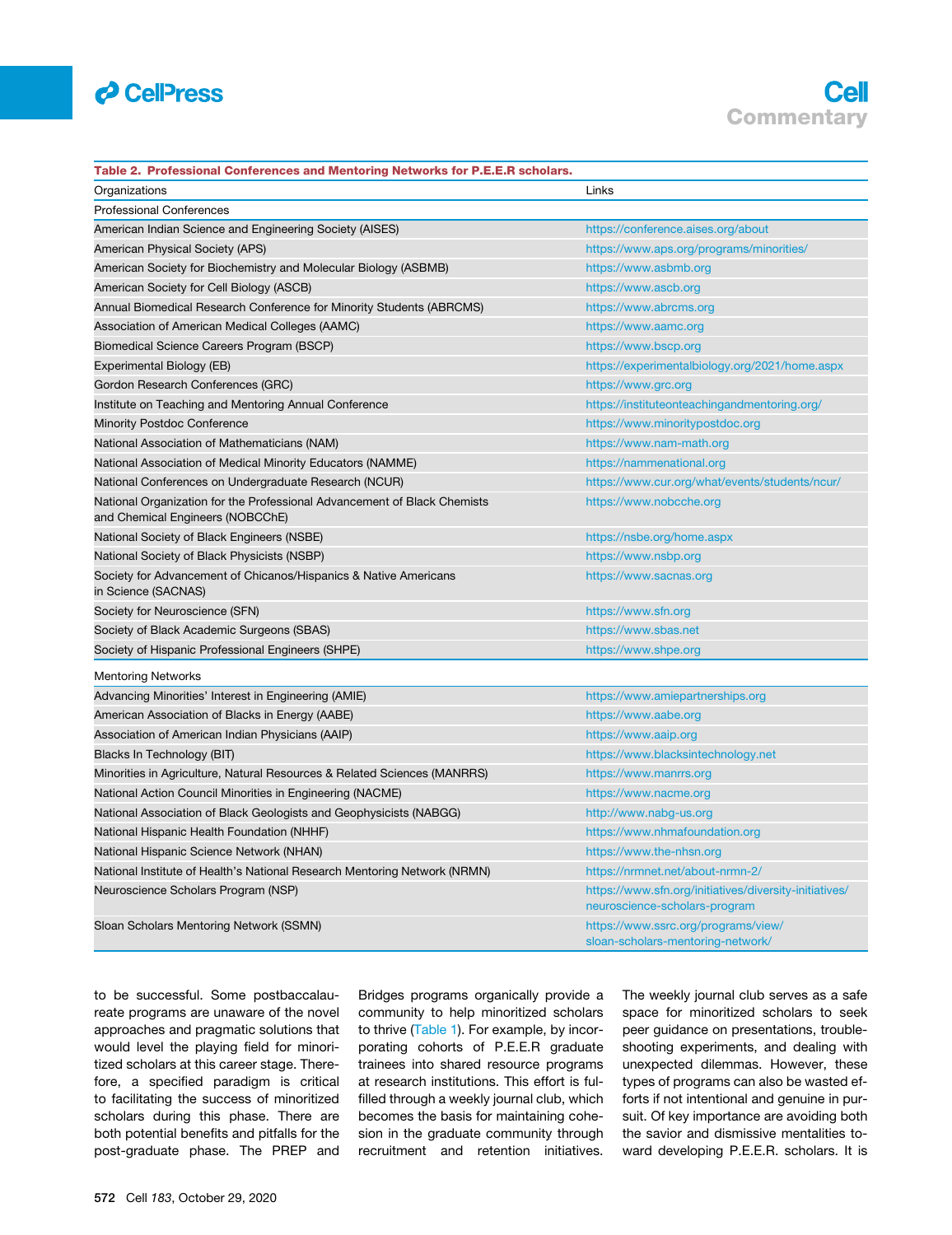



also essential to have the ability to identify students who would benefit from this program, versus fulfilling institutionalized quota. Scientific trauma can arise from a bad or unfruitful research experience during this phase—so it's imperative to have personalized experiences for PREP and Bridges students to thrive in the STEM pipeline.

It is also essential to keep in mind that most postbaccalaureate programs offer research experience, contrary to a Master's program. In the United States, the misconception that a master's degree is required to pursue advanced research training is strikingly prevalent among P.E.E.R communities in STEM ([Hodapp](#page-7-8) [and Woodle, 2017](#page-7-8)). Primary investigators must actively work to erase this stigma. Although a postbaccalaureate is not associated with a terminal degree, this is potentially a more favorable option to gain advanced training. The benefits of a postbaccalaureate program include but are not limited to increasing one's maturity, scientific investigation exposure, gaining new knowledge and simultaneously applying what's being taught to the bench—which is key to thriving in graduate school. However, getting into a postbaccalaureate or Master's program is not always feasible or warranted due to economic hardships. Becoming a lab technician may be the best alternative move to gain experience, exposure and resources. Most importantly, working as a lab technician provides financial stability, avoids school loans, and provides research experience which may result in a publication. All of this is harder to achieve in specialized programs.

Taken together, this phase of the pipeline can be summarized as the time in which students are thrown into the pool with a life jacket and taught to swim before their doctoral phase begins. Thus, matching the student with the right opportunity can launch the successful trajectory of a young trainee's career.

#### Graduate School

Starting a doctoral program is possibly the most challenging transition within the academic pipeline because students must acclimate to a new scientific community while navigating a frequently unfamiliar academic process. Further complicating this situation are the lack of support structures available to incoming P.E.E.R graduate students ([Stachl and Baranger, 2020](#page-7-9)). The main components of a doctoral program that directly contribute to the success of the individual are: (1) awareness of funding opportunities, (2) high-quality constructive (active) mentoring, (3) a personal support community compromised of strong scientific influencers, and (4) comprehensive scientific training and professional development. Within these four areas, there are strategies that can be employed by mentors and institutions to retain P.E.E.R graduate students so they are well-supported, valued, and adequately prepared for the next steps in their academic career.

The responsibility of identifying funding opportunities should be shared between the mentor-mentee and doctoral program administration. While fellowship opportunities have been created specifically to broaden P.E.E.R participation in STEM, securing independent funding should never be a requirement for admission to or completion of a PhD program. Such pressure can be internalized and cause undue stress that may manifest as anxiety, a diminished sense of identity and self-worth and an overall feeling of being used for minoritized status.

Students with their own funding (or who are eligible for NIH Diversity supplements) may absorb the view that their value expires when their funding expires, particularly if the student receives little in the way of mentorship and scientific development or their funds are used for general lab supplies. It is critical to dedicate these funds for P.E.E.R. career development and advancement, as this encourages the student to seek further funding and become a more attractive candidate for advanced positions ([Jones-London,](#page-7-6) [2020](#page-7-6)). Furthermore, students who successfully earn funding reflect positively upon the University and their training mentor. Many NIH grants for PIs and Institutions require disclosure of trainee outcomes. Therefore, having students who have successfully obtained and directed the use of their own funding can aid in the success of obtaining more institutional funding for P.E.E.R trainees.

A supportive community of family, friends, mentors, colleagues and especially faculty that P.E.E.R. students can identify with, are key in creating an atmosphere of encouragement and advocacy on their behalf. Often, students experience personal and scientific struggles during the course of their graduate career. During trying times, it is critical to have a support system invested in the student. To support the well-being of P.E.E.R trainees, mentors should encourage participation in tailored support systems, [\(Stachl and Baranger, 2020](#page-7-9)) [\(Tables 1](#page-2-0) and [2](#page-4-0)). Encouraging mentees to seek additional support will expand their current reach, establishing a structured community. Participation and engagement in activities specifically tailored for training and mentoring minoritized students are critical for P.E.E.R. career development.

In addition, there are many opportunities for P.E.E.R students to extend beyond their research scope, which can come from internships in healthcare and science policy [\(Table 1](#page-2-0)). All of these enable them to gain exposure to social justice experiences. Internships outside of the Academy often appeal to P.E.E.R trainees as they provide avenues to concretely engage in activities which address matters that disproportionately impact their communities [\(Estrada](#page-7-4) [et al., 2016\)](#page-7-4).

#### **Postdoctoral**

Postdoctoral scholars are at an incredibly vulnerable stage in their careers ([Lambert](#page-7-10) [et al., 2020](#page-7-10)) where they are often the only P.E.E.R scientist in a given research environment ([Andrianantoandro, 2020](#page-7-11)). According to a recent NSF survey, only 2.9% of STEM postdoctoral trainees identified as Hispanic, 1.7% as African American, 0.1% as American Indian or Alaska Native and 0.1% as Native Hawaiian or Other Pacific Islander ([NCSES Survey of](#page-7-12) [Graduate Students and Postdoctorates](#page-7-12) [in Science and Engineering \(GSS\), 2018\)](#page-7-12). Postdoctoral training supports the acquisition of specialized knowledge and skills to enable scientists to achieve independence before launching into their next career stage. However, the imbalanced composition of the postdoctoral landscape can isolate P.E.E.R fellows and diminish their postdoctoral productivity. As such, in order to maximize the postdoctoral experience, P.E.E.R postdoctoral scholars must receive mentorship and sponsorship that demonstrates that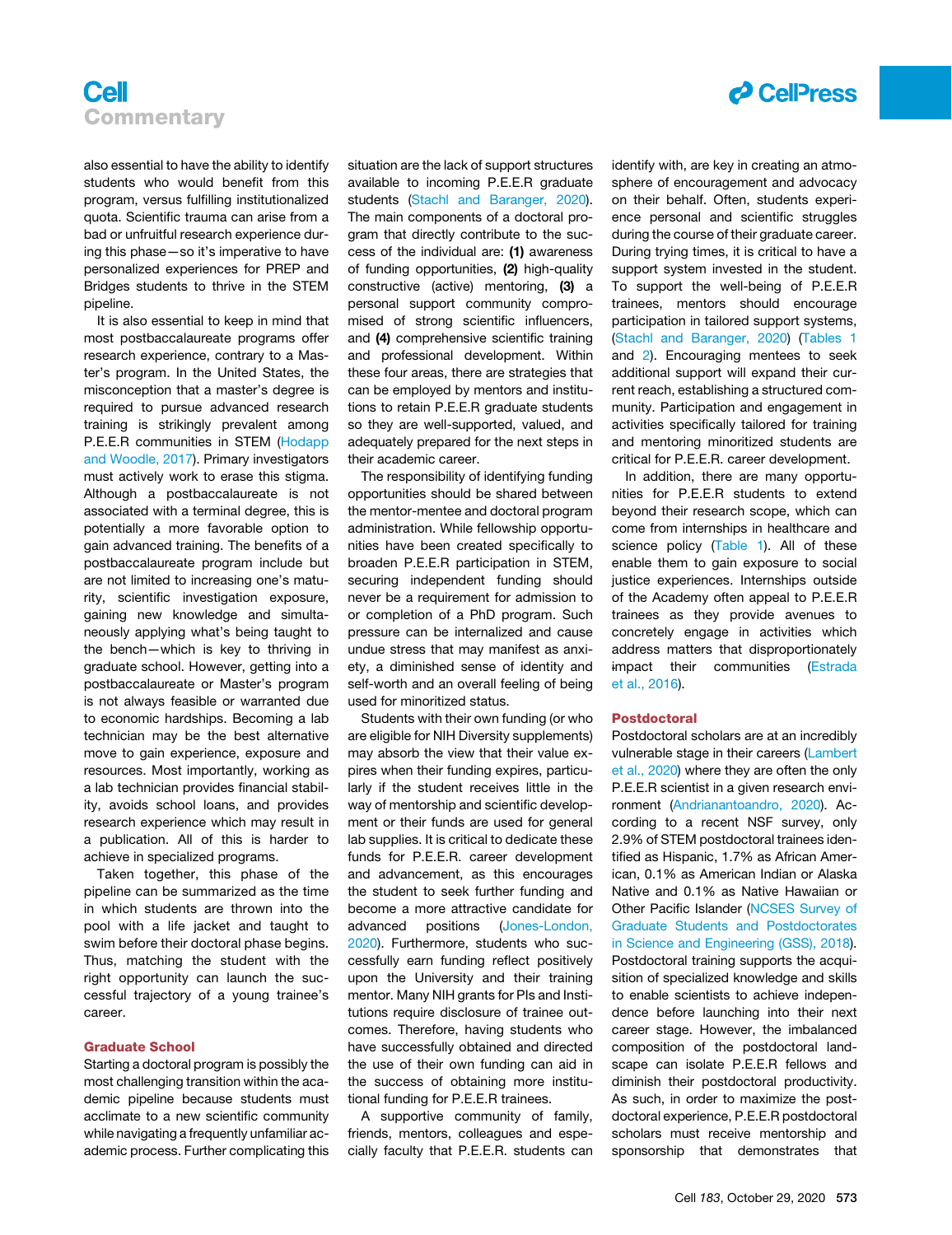

fellows are highly valued members of the scientific community.

To ensure a diverse population of scientists at the postdoctoral stage, mentors must be intentional in sponsoring and advocating for racially minoritized scholars. Formalized infrastructure must be in place when the scholar arrives to provide training and community support, while integrating the postdoctoral fellow into the academic research environment to sup-port the success of the scholar [\(Gibbs](#page-7-13) [et al., 2016\)](#page-7-13). T32 and IRACDA (K-12) institutional programs support postdoctoral fellows in research and pedagogy, yet these programs are not specifically tailored for P.E.E.R scholars [\(Table 1\)](#page-2-0). For this reason, we propose that institutions generate P.E.E.R-specific postdoctoral training grants and enable fellows to apply for such funding on a rolling basis. Within this proposed program, departments would provide formal training tailored to minoritized individuals in professional development pertinent to achieving an academic career. These training grants should require fellows to generate a mentoring committee composed of their department chair, senior faculty members and their main mentor- all of whom can provide additional scientific expertise and objective oversight of their research plan. Training would also include guidance on scientific and grant writing, applying for faculty positions, preparing for interviews and negotiating job offers, which is often particularly difficult for P.E.E.R scholars who have proceeded through academic life undervalued by institutions and their peers. Our proposed program would enable fellows to be fully engaged and integrated into the scientific community. We strongly believe that this type of training environment will promote the success of P.E.E.R postdoctoral fellows in the early phase of their training, while working to build the support community required for them to launch their research career.

Furthermore, we propose a new model by which institutions can increase their P.E.E.R representation at the faculty level by integrating current senior postdoctoral fellows into a ''Bridge-to-Faculty'' program at their postdoctoral institutions. Ideally, institutions would dedicate funds toward a set number of faculty positions for participants in this program. The structure of this program would be similar to the NIH K99/R00 MOSAIC Pathway to Independence Award, the HHMI Hanna Gray Fellows Program, the E.E. Just Life Science Fellowship, the Ford Senior Postdoctoral Fellowship and the Burroughs Wellcome Fund Postdoctoral Enrichment Program [\(Table 1\)](#page-2-0). In our proposed program, senior postdocs would be given additional mentor training for 1-2 years and provided ''start-up'' funding mechanisms by their home institutions to support their independent research program. Eligibility for this program would be based on years of postdoctoral experience and would especially support P.E.E.R. scientists with unconventional career trajectories, while also taking any lapses in postdoctoral training into consideration, such as parental- or dependent-care leave. As a participants in this program, postdocs would gain access to additional mentorship via a senior-mentoring committee team, with departmental oversight, and through involvement and engagement in faculty meetings. They would learn how to manage a lab and budget, allowing P.E.E.R. scientists to get acquainted with the academic faculty environment. This unique opportunity would provide an institution with the ability to invest in P.E.E.R postdoctoral scholars, who may ultimately become tenured-faculty members.

#### **CONCLUSION**

Successful matriculation through the academic pipeline depends on moving variables and conquering uncharted terrain for many minoritized scientists. There is not a specific formula nor universal approach that can prevent the leakiness of the pipeline. However, intentional and personalized direction, exposure, opportunities and guidance to P.E.E.R trainees throughout each stage of the pipeline will support the trajectory of scholars' career endeavors. To ensure the impactful and high-quality demands for scientific research are met, it is quintessential to have an inclusive scientific table of independent investigators represented by every race, creed, nationality and background. Representation at the investigator and leadership level across academic, government and industrial sectors is the key component and ingredient for properly increasing diversity to revitalize the scientific pipeline.

Innovative and outside the box thinking will ultimately patch the leaks. As an example of a holistic approach to revamping the pipeline, we encourage and recommend that home research-intensive institutions develop an internal ''bridge program'' where minoritized scholars can matriculate through the pipeline from undergraduate into their postdoctoral appointment and ultimately faculty position—thus allowing the student to fully re-engage with a course of action. The ''leak'' of minoritized students during the undergraduate stage often occurs because they are the first generation to attend college from their families and communities. Unfortunately, this hurdle challenges the scientific rigor often encountered in undergraduate institutions. Students who once majored in the sciences may find themselves performing below average overall by the end of their senior year. Instead of applying to a post-baccalaureate program, the student should have the opportunity to enroll at the home institution through this initiative as an opportunity to regain redemption. The home institution provides the opportunity for the student to participate in Master's level courses and conduct research. All of which can be later used toward credit for classes and an early start on what could potentially be their thesis PhD project. In addition to this, minimum research exposure is the limiting factor for succeeding at the graduate level; therefore, this mechanism can rectify the level and depth of scientific investigation. After successfully completing the Master's phase, the student would have the choice and ability to enroll in graduate school in-house or at other institutions. This proposed mechanism enables us to meet the challenges of an ever-changing world—diverse voices together will help shape research priorities and academic medicine broadly moving forward in the 21<sup>st</sup> century. Accordingly, it's wise for us to take what we have learned about the pipeline and apply what can be improved while considering what should be avoided in the future to build and revitalize a structure that fosters scientific discovery.